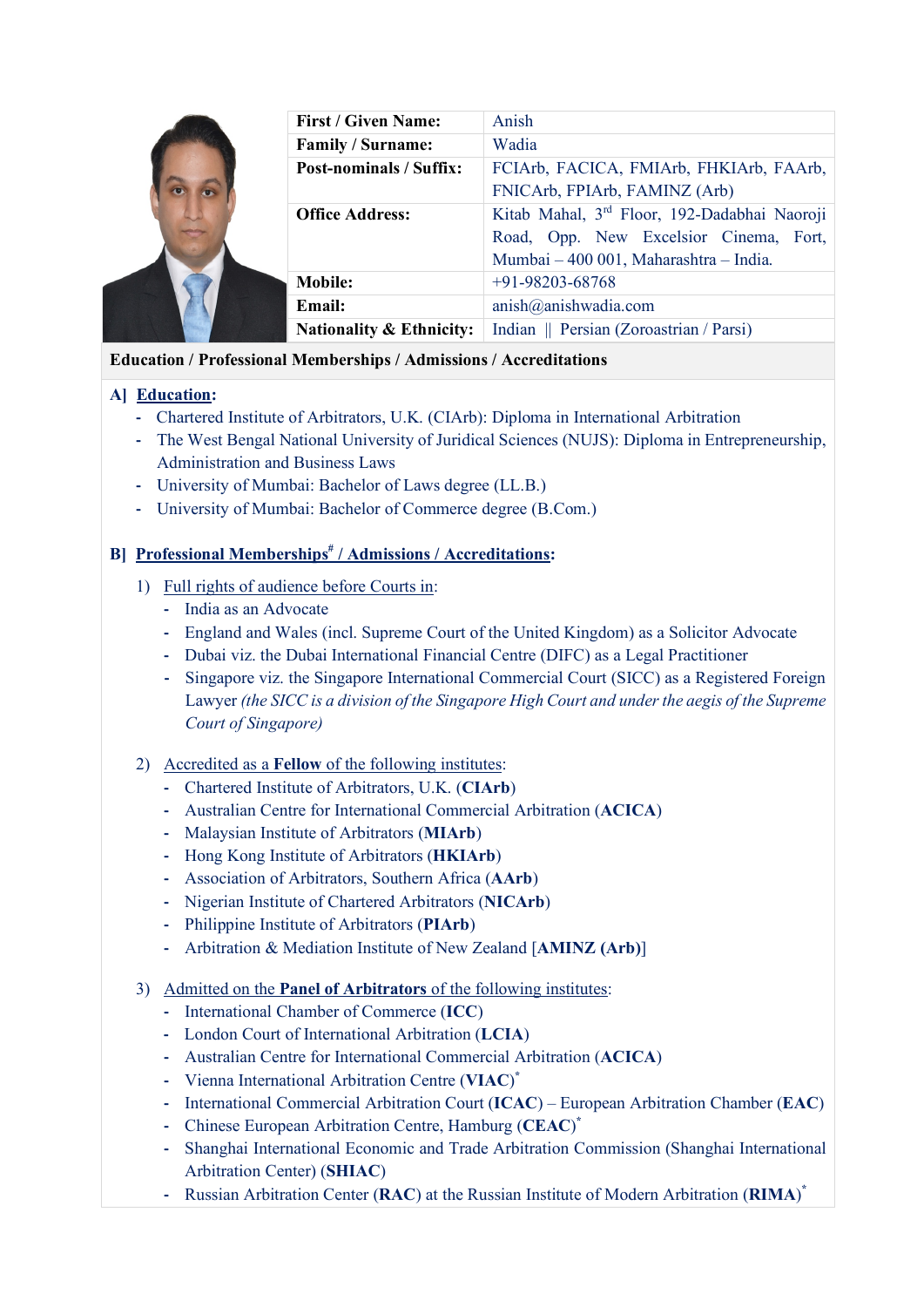- **-** Association of Arbitrators, Southern Africa (**AArb**)
- **-** Badan Arbitrase Nasional Indonesia (**BANI**) Arbitration Center
- **-** Thailand Arbitration Center (**THAC**)
- **-** Pacific International Arbitration Centre (**PIAC**)
- **-** Istanbul Arbitration Centre (**ISTAC**)

*\* first Indian to be admitted*

- 4) Admitted on the **Panel of Tribunal Secretaries** of the following institutes:
	- **-** Hong Kong International Arbitration Centre (**HKIAC**) ±
	- **-** Australian Centre for International Commercial Arbitration (**ACICA**)
	- <sup>±</sup> *first Indian to be so trained, accredited and admitted*

**#** *please see the attached detailed list of professional memberships*

### **Current Positions**

- Chambers of Anish Wadia: From April 2016, I started my own full-time independent arbitrator and arbitration practice
- Currently also serving in *inter alia* the following positions:
	- **-** Member (India): ICC Commission on Arbitration and ADR, Paris
	- **-** Member (*ex officio*): ICC India Executive Committee
	- **-** Member: ICC India Arbitration Group
	- **-** Ambassador (India): Alliance for Equality in Dispute Resolution
	- **-** Appointed as one of five Members of the Investor Grievance Redressal Committee, Mumbai (IGRC), as per directions of the Securities & Exchange Board of India (SEBI), for the Multi Commodity Exchange of India Limited (MCX) to adjudicate upon investor and commodity disputes
	- **-** Approved Faculty List (AFL) Tutor, Examiner and Moderator in International and Domestic Arbitration for the Chartered Institute of Arbitrators (CIArb), U.K.

#### **Professional Experience / Areas of Expertise**

Actively provide strategic legal advice to be adopted in litigation, ad hoc and institutional arbitrations (domestic as well as international) and general corporate / commercial transactions, to Indian and foreign clients including high net-worth individuals (HNIs) in relation to a broad range of corporate and commercial disputes viz. white-collar crimes, telecom, construction, solar power, EPC disputes, etc. In addition to India, I advise entities in Iceland, Singapore, England, France and U.S.A. as well actively travel to these jurisdictions in a professional capacity.

My areas of focus *inter alia* are:

- a) Commodities, Corporate, Construction, Telecom & Commercial Disputes;
- b) Energy / Oil & Gas / Mining / Power / Natural Resources;
- c) Information Technology, Science & Technology;
- d) Maritime & Transportation;
- e) Investments; and
- f) Aviation Law.

#### **Arbitration Experience**

- Passed five decisions till date before the Multi Commodity Exchange of India Limited (MCX) on investor and commodity disputes
- Leading infrastructure company in India in an arbitration against its shareholders in disputes in relation to enforcement of bank guarantees and the construction contract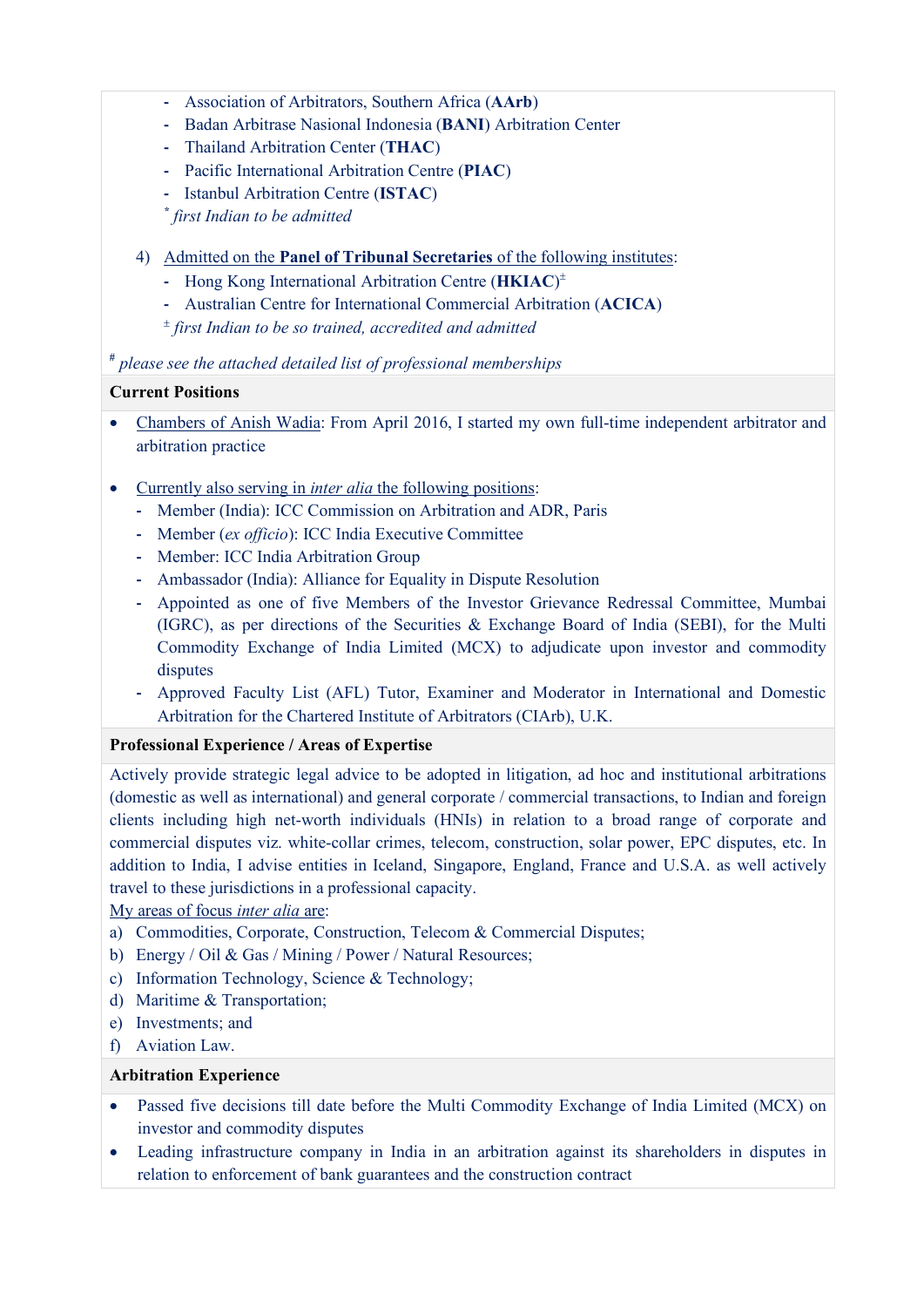- A grid-connected solar and alternative energy power projects developer in USA in an arbitration against an Indian company arising out of an engineering, procurement and construction (EPC) turnkey contract project for setting up a solar power plant in Gujarat, India
- Spanish company (majority stake held by one of the leading construction companies in the world) dedicated to civil and engineering construction in an arbitration against a State-run electricity board
- Acted as an expert witness on Indian law for proceedings in England
- Joint venture between an Indian logistics group and a leading French transport and logistics company in an ad-hoc arbitration before a panel of two retired Chief Justices of India and a retired Judge of the Supreme Court, and proceedings before the Supreme Court of India and the Calcutta High Court against the Port and Customs authorities, and other bidders to the public-private partnership project

## **Publications / Speaking Engagements**

- 1) Co-authored **Third-Party Funding in Arbitration – India's Readiness in a Global Context** published by "Transnational Dispute Management - Special Issue on International Commercial and Investment Disputes in and with India" *[(2018) 15(2) TDM] – https://goo.gl/ffvsYE* The paper took almost 1 (one) year in the making given the comprehensive nature of research carried out. This is what the TDM Editorial had to say: *Anish Wadia and Shivani Rawat have demonstrated the permissibility and enforceability of third-party funding in India since 1876 by engaging in an exhaustive analysis of relevant judicial authorities. This is followed by a comprehensive dialogue on all major aspects of third-party funding in international commercial and investment arbitration, including disclosure norms and FEMA. The authors have proposed a viable regulatory framework for India inspired by best practices from other jurisdictions.*
- 2) Member of the team for the Indian Arbitration Forum (**IAF**) that prepared the **Best Practices Guidelines for Conduct of Arbitral Proceedings** (IAF Guidelines, 2018)
- 3) **Tutor** for numerous training courses in **International & Domestic Arbitration** by the Chartered Institute of Arbitrators (CIArb) and the Society for Construction Law (SCL) India branch (since 2015)
- 4) Panelist Speaker at **SAARC Arbitration Council's** workshop on **Challenges & Opportunities of Arbitration in the SAARC Region with a focus on India** at FICCI, New Delhi, India (May 2018)
- 5) Faculty Speaker on International Arbitration at Symbiosis Law School, Hyderabad, India (SLS-H)'s **Certificate Course on Alternative Dispute Resolution Mechanisms** (February 2018)
- 6) Steering Committee Member and Panelist Speaker at the first-ever Young ICCA Arbitration Day in Mumbai, India on **Drafting and Filing Requests for Arbitration: A Practicum** (July 2017)
- 7) Spoke at Columbia Law School (New York, U.S.A.) at the ICC YAF 2017 Global Conference (Friday Night Live Segment) on **Cultural Differences in International Arbitration** (June 2017)

## **Languages**

- 1) English *(mother tongue / native)* 1) English *(mother tongue / native)*
- 2) Hindi *(fluent)* 2) Hindi *(fluent)*
- 3) Gujarati *(fluent)* 3) Marathi *(basic)*
- 4) Marathi *(intermediate)*
- 5) French *(very basic)*

### **Accolades / Awards**

## **A] ACTIVE (sufficient for oral hearings): B] PASSIVE (sufficient for reading documents):**

- 
- 
- 

Thomson Reuters IDEX Legal Awards 2018 – "Young Achiever Under 35" runner-up.